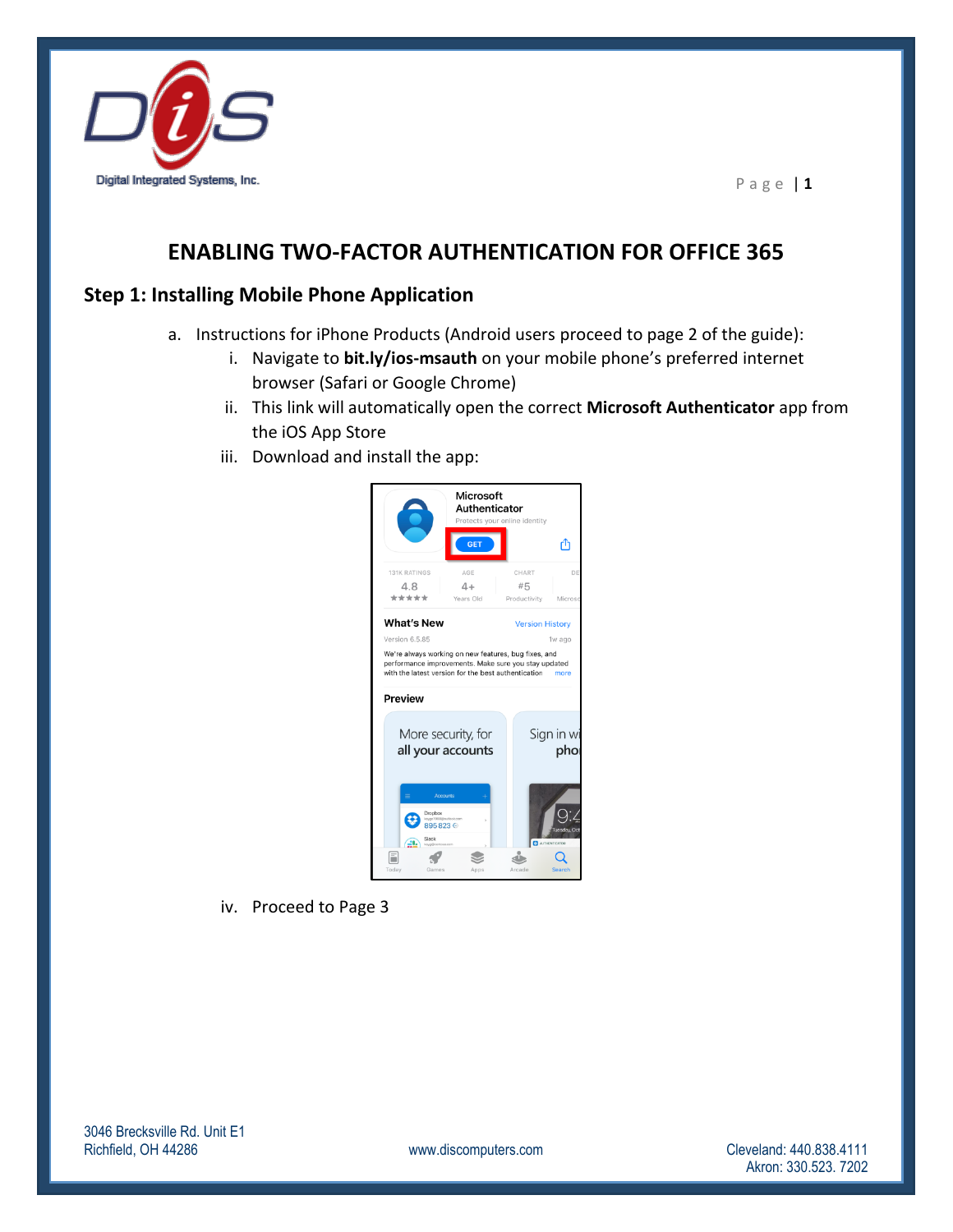

- b. Instructions for Android products
	- i. Navigate to **bit.ly/google-msauth** on your mobile phone's preferred internet browser.
	- ii. This link will automatically open the correct **Microsoft Authenticator** app from the Google Play Store
	- iii. Download and install the app:

| Microsoft Authenticator<br><b>Microsoft Corporation Business</b><br>E Everyone<br>▲ You don't have any devices<br>E Add to Wishlist                                          | ★★★★★ 698,255 <u>요</u><br><b>Install</b>   |
|------------------------------------------------------------------------------------------------------------------------------------------------------------------------------|--------------------------------------------|
|                                                                                                                                                                              |                                            |
| Q<br>$\leftarrow$<br>፧<br>Microsoft<br>2<br>Authenticator<br><b>Microsoft Corporation</b><br><b>INSTALL</b>                                                                  |                                            |
| What's new •<br>$\rightarrow$<br>Last updated Oct 8, 2021<br>We're always working on new features, bug fixes,<br>and performance improvements. Make sure you stay<br>updated |                                            |
| Rate this app<br>Tell others what you think<br>☆ ☆ ☆<br>☆<br>$\approx$<br>Write a review                                                                                     |                                            |
| Developer contact<br>$\checkmark$<br>Join the beta<br>Try new features before they're officially<br>О<br>released and give your feedback to the                              |                                            |
|                                                                                                                                                                              | developer. Certain data on your use of the |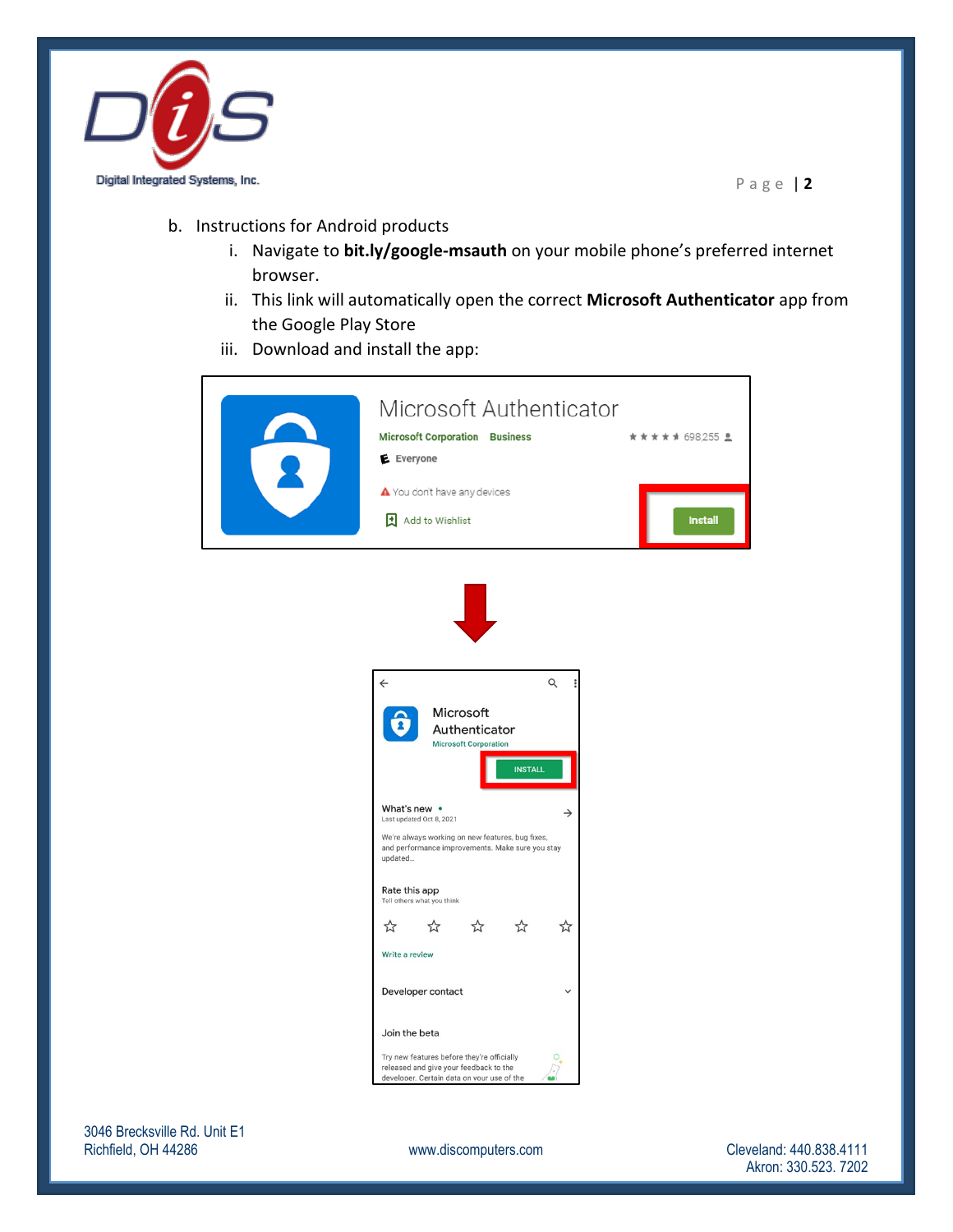

### **Step 2: Adding Security Verification to Email**

- b. Instructions for Microsoft Email
	- a. Navigate to **bit.ly/365mfasetup**
	- b. Enter your email address and proceed to login with your current Password:

| Microsoft<br>Sign in        | Microsoft          |
|-----------------------------|--------------------|
| Email or phone              | Enter password     |
| Can't access your account?  | Password           |
| <b>Next</b>                 | Forgot my password |
|                             | Sign in            |
| $\Omega$<br>Sign-in options |                    |

#### c. Click on Add Method



#### d. Choose Authenticator App and Add

| Add a method<br>Which method would you like to add? | $\times$     | Add a method                                             |               |
|-----------------------------------------------------|--------------|----------------------------------------------------------|---------------|
| Choose a method<br>Authenticator app<br>Phone       | $\checkmark$ | Which method would you like to add?<br>Authenticator app | $\sim$        |
| Alternate phone<br>Email<br>Office phone            |              |                                                          | Add<br>Cancel |

3046 Brecksville Rd. Unit E1 Richfield, OH 44286 **WWW.discomputers.com** Cleveland: 440.838.4111

Akron: 330.523. 7202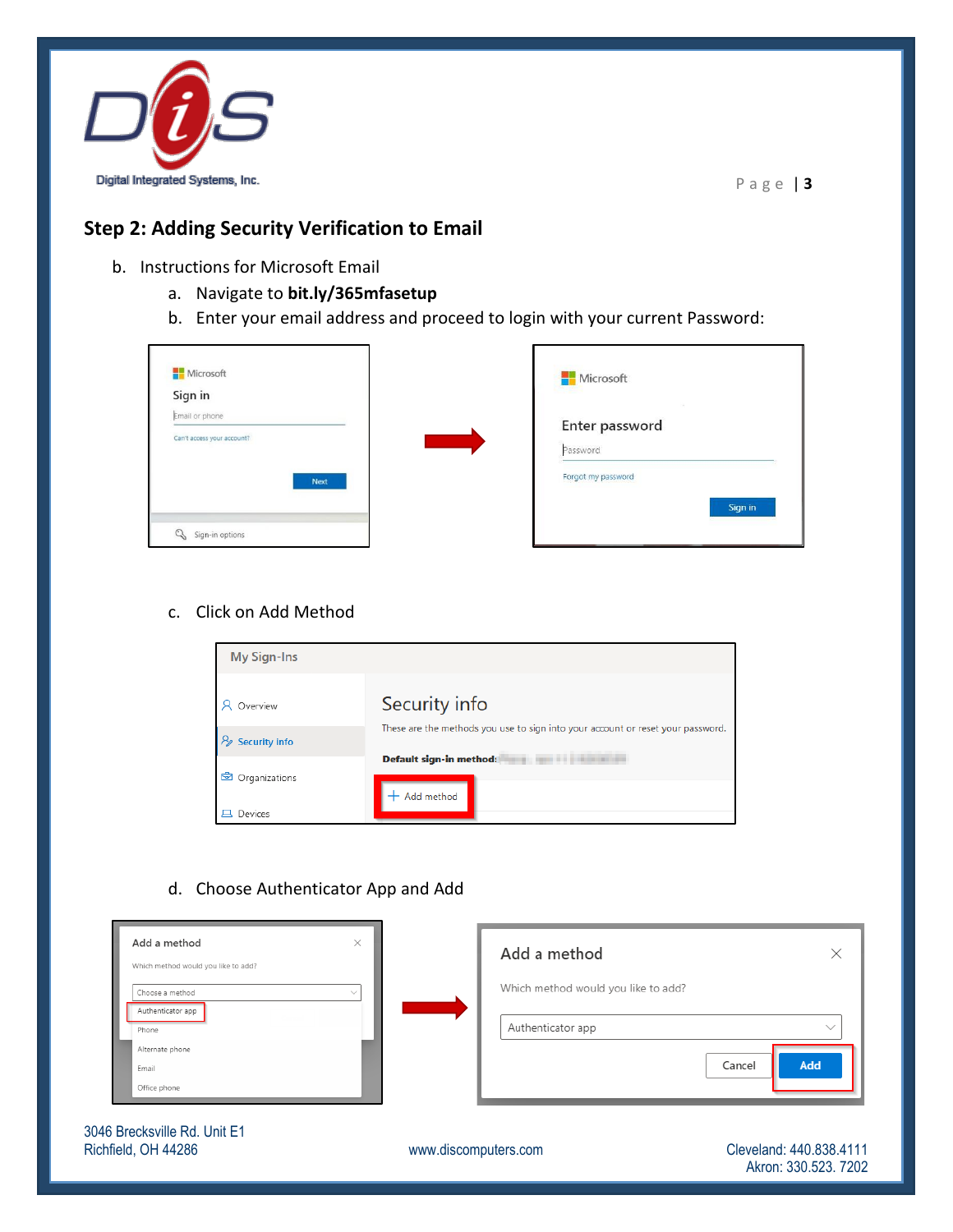

### e. Follow the prompts:

| Microsoft Authenticator<br>X                                                                                                                                                                                                                                 |
|--------------------------------------------------------------------------------------------------------------------------------------------------------------------------------------------------------------------------------------------------------------|
| Start by getting the app<br>On your phone, install the Microsoft Authenticator app. Download now<br>After you install the Microsoft Authenticator app on your device, choose "Next".<br>I want to use a different authenticator app<br><b>Next</b><br>Cancel |
|                                                                                                                                                                                                                                                              |
| Microsoft Authenticator<br>$\times$                                                                                                                                                                                                                          |
| Set up your account<br>If prompted, allow notifications. Then add an account, and select "Work or school".<br><b>Next</b><br>Back                                                                                                                            |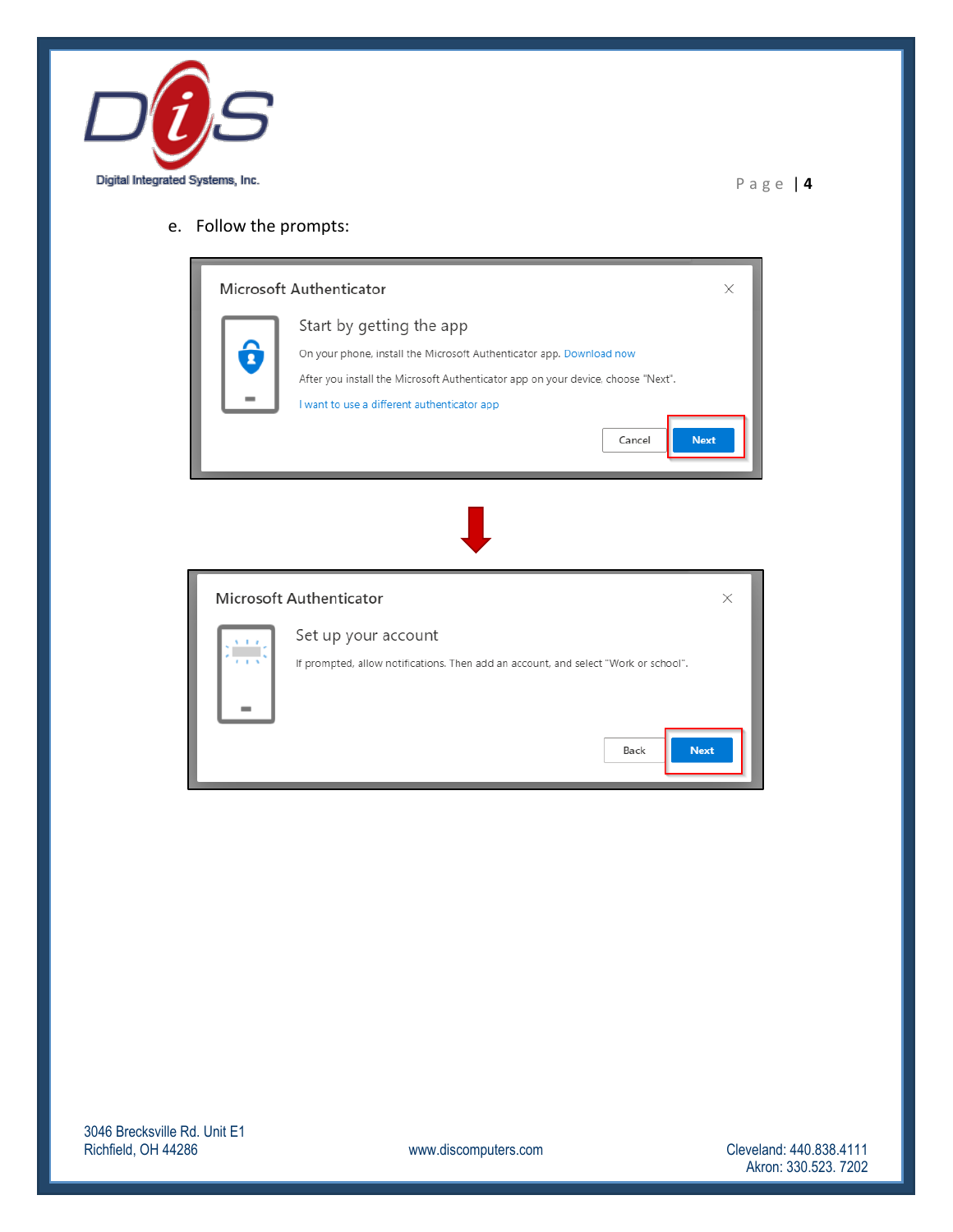

- f. Open your Mobile Phone and open the **Microsoft Authenticator** app
	- i. Select the **PLUS ( + )** icon
	- ii. Select **Work or School Account**,
	- iii. Select **Scan QR Code**



Add work or school account

3

Scan QR code

Sign in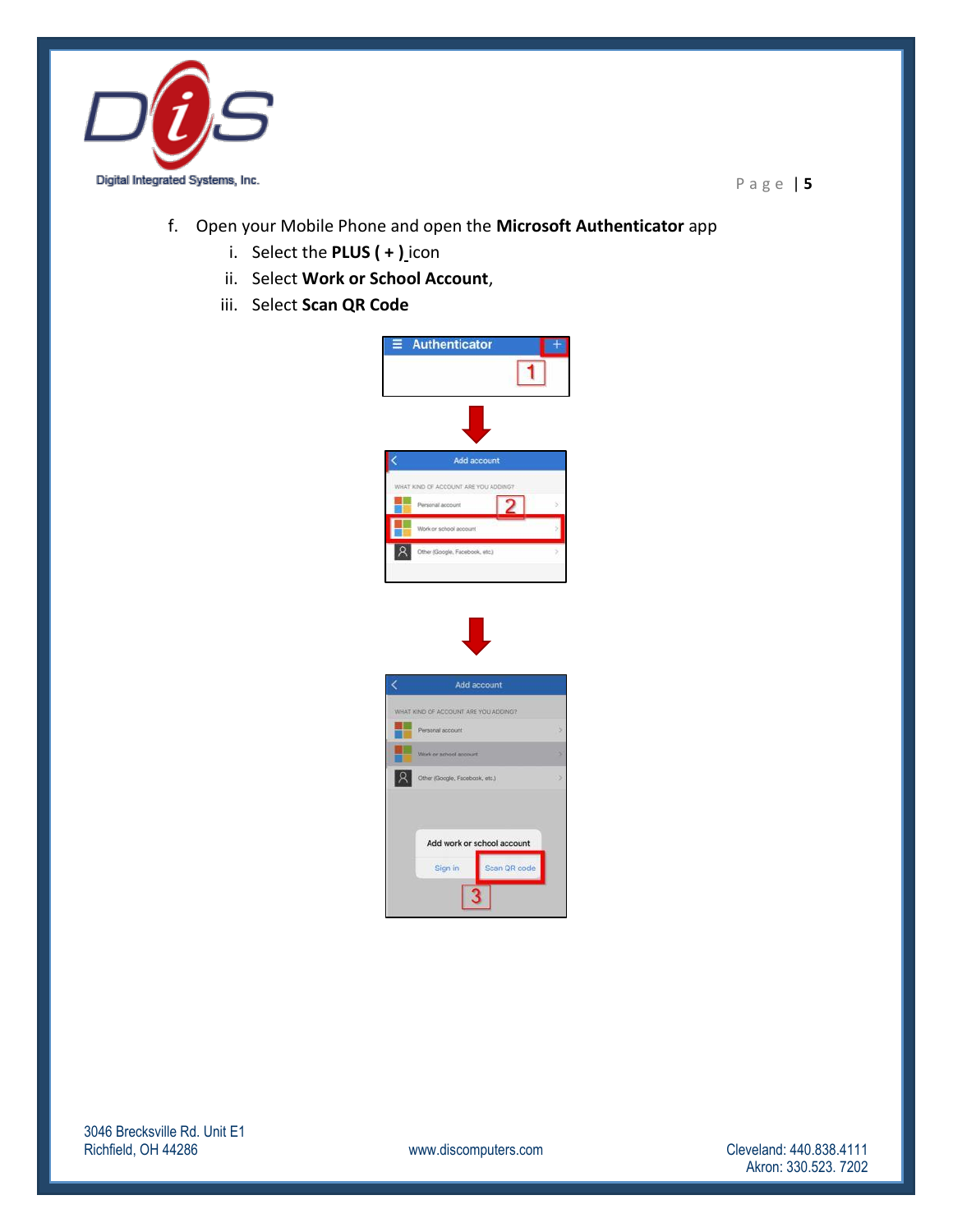

g. Your phone will populate a small square on the screen. Aim the square at the newly generated QR Code on your computer screen. It will look something like this:



h. This action will initiate the first Identify Verification Process:

|  | Microsoft Authenticator                             | $\times$     |  |
|--|-----------------------------------------------------|--------------|--|
|  | Let's try it out                                    |              |  |
|  | Approve the notification we're sending to your app. |              |  |
|  |                                                     | Back<br>Next |  |

i. Click **Approve** on your phone MS Authenticator Application – **SUCCESS!**